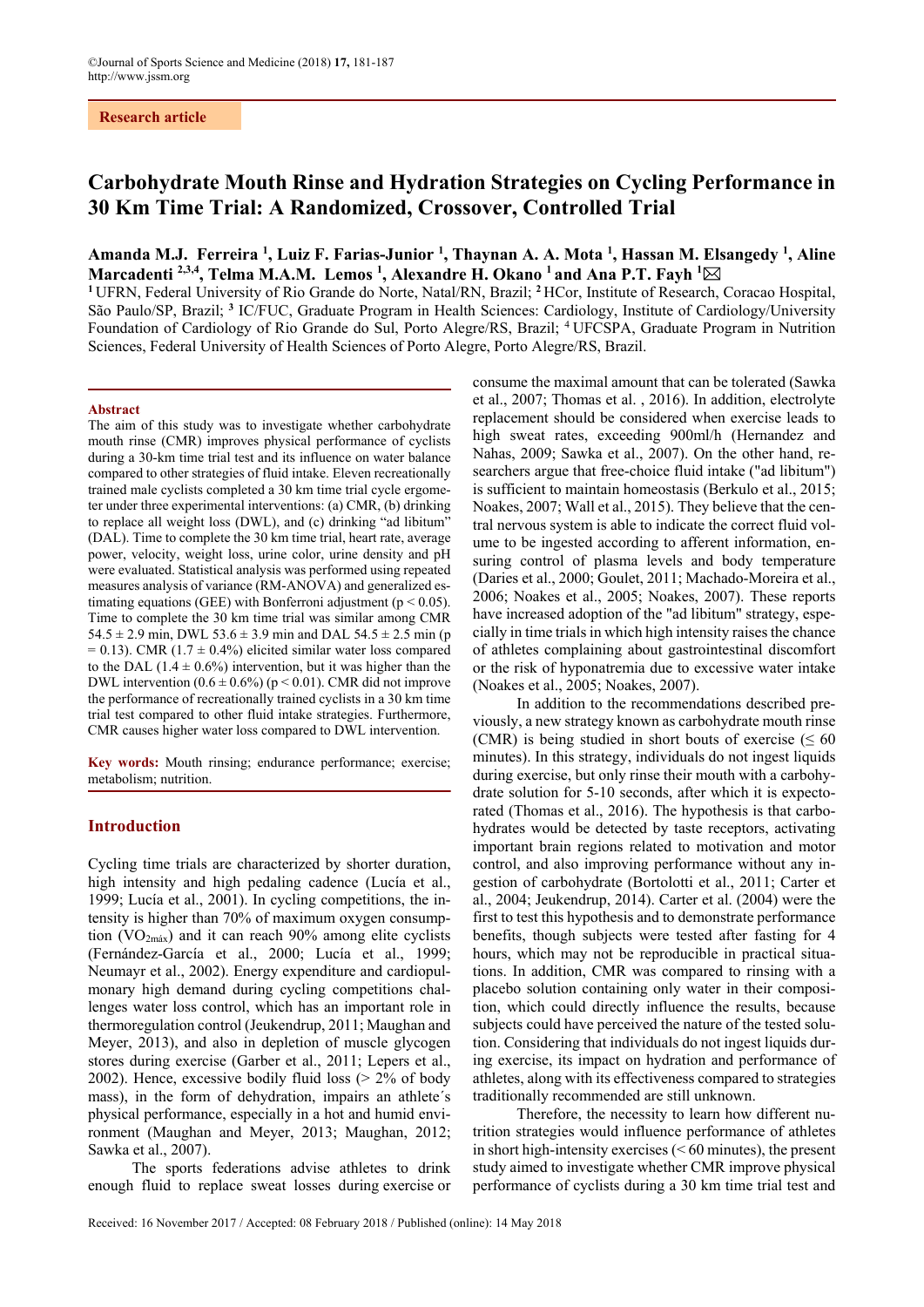# **Methods**

### **Participants**

Eleven male trained cyclists were recruited to participate in the study. They had a training routine of at least 150 km for 5 hours a week and were heat acclimated, because they lived and trained at an average annual temperature of 28° C and average relative humidity of 83%. Exclusion criteria included smoking, obesity (BMI  $\geq$  30 kg/m<sup>2</sup>), previous diagnosis of chronic diseases and musculoskeletal injuries within the last 6 months that could interfere with training routine. Participants were recruited via digital media and personal contact, in the Department of Physical Education of the Federal University of Rio Grande do Norte and in cycling teams of the city from April to December 2015. This study was approved by the University Human Research Ethics Committee (CAAE: 31747714.7.0000. 5568). All participants were informed about the procedures and signed the written informed consent. The number of participants included in the present study was calculated based on the study of Carter et al.(Carter et al., 2004), considering a test power of 90% and significance level of 5%. The protocol for this trial and supporting CONSORT checklist are available as supporting information.

#### **Study design**

Each subject attended the laboratory on five different occasions. In the first visit, subjects performed a body composition assessment (anthropometric technique) and evaluation of performance in a maximal exercise test. The second visit was a familiarization session on the 30 km cycle ergometer time trial, with specific instructions to experimental trials and without ingestion of fluids during exercise. Visits 3-5 consisted of controlled trials, in which participants completed time trial test at self-selected intensity and in a fed state. They were under random influence of the following interventions: CMR = carbohydrate mouth rinse;  $DWL =$  drinking to replace all weight loss;  $DAL =$  drinking "ad libitum". The order of interventions was randomized by drawing lots for each participant with a minimum of four days between tests. Participants were aware of the intervention selected only at the beginning of test, but they were blinded to the composition of solutions that were offered in cups of translucent coloration.

#### **Anthropometric assessment**

Weight and height from all subjects were determined by a portable digital scale coupled to a stadiometer with accuracy of 0.1 kg and 1.0 cm (Welmy®, W 110 H, Brazil). Body Mass Index was calculated and nutritional status was classified according to the cut-off points defined by the World Health Organization (WHO, 2000). All measurements of skinfolds (triceps, subscapular, chest, biceps, iliac crest, abdominal, medial thigh and calf) were made on the right side of the body by using a compass with accuracy of 0.1 mm (Cescorf®, Brazil). Identification of sites and measurements were in accordance with the International Society

for the Advancement of Kinanthropometry (ISAK) standards. Skinfold measurement were used for calculation of body density using the generalized equation proposed by Jackson and Pollock (1978), and later converted to fat percentage, according to formula proposed by Siri (1961).

### **Maximal exercise test**

Subjects performed a maximal exercise test on a cycle ergometer (Velotron, Racermate, Inc., Seattle, WA, USA) to determine the maximal oxygen uptake  $(VO<sub>2</sub>max)$  and heart rate (HRmax). The initial workload was 100W followed by 25W increments per minute until exhaustion. Subjects were instructed to maintain cadence  $\geq 80$  rpm. The gas exchange breath-by-breath was recorded throughout the maximal exercise test (Quark - CPET, Cosmed, Roma, Italy). VO2max was considered as the highest mean value in 30s recorded during the test. Heart rate was recorded throughout the test using a Polar Monitoring System (Polar RS800cx, Kempele, Finland). All subjects achieved  $\geq$  95% of age-predicted maximal HR  $(220 - age)$  at the moment of volitional exhaustion. The appropriate seat position and handlebar height were determined and replicated for each subsequent visit.

### **Experimental trials**

Before all trials, participants proceeded urine collection and weight measurement (light clothing and no shoes). They were equipped with a heart rate monitor and instructed to perform a 30 km time trial cycle ergometer (Velotron, Racermate, Inc., Seattle, WA, USA) with self-regulated pace in the shortest time possible, under three different nutritional strategies. The evaluation of physical performance was based on the total time to complete the 30 km time trial in each intervention. Heart rate was recorded throughout all trials (Polar RS800 cx, Kempele, Finland). The software coupled to the cycle ergometer recorded performance variables during trials (distance traveled, average power, average speed and cadence). At the end of the test, subjects were directed to a new urine collection and weight measurement. Assessment of hydration status during experimental trials was carried out using three methods: monitoring of weight change, urine color and urine analysis. Weight changes were evaluated by weight loss percentage, which represents weight variation from the beginning to the end of training session (final weight (kg)-starting weight (kg)/100) (Casa et al., 2000). Urine color was evaluated according to the scale of Armstrong et al. (1994). For avoid bacteria contamination, urine was collected after cleaning the genital area with water (but nor soap) before giving a sample. A midstream urine was used - subjects were instructed to interrupt the flow of urine after a few seconds and then collecting this middle portion of the urine in a specific recipient. Urine samples were analyzed immediately after collection by the same researcher, in a well-lit room by holding the samples against a white background and rating them as whole numbers after comparison against a previously published scale (scale colors ranging from 1 [lightest] to 8 [darkest]). Variables such as pH and density of urine were analyzed using urine test strips in a semi-automatic urine analyzer (Labtest®, Cobas U, 411).

All trials were performed in an acclimatized room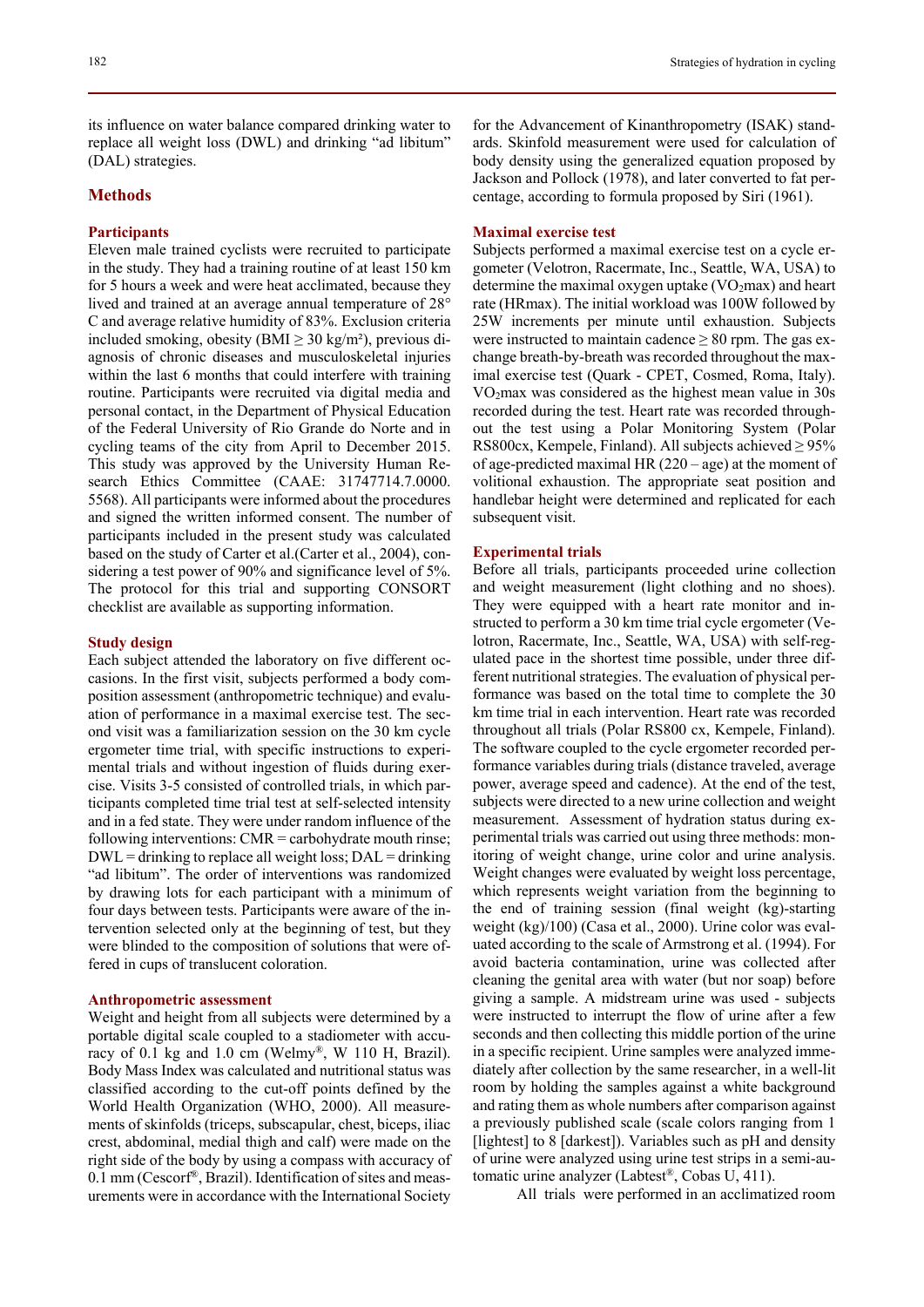(average temperature of 22.1º C and humidity of 72.5%). Participants were instructed to abstain from alcohol, caffeine, tobacco and exercise, and also to stay properly hydrated for 24 hours prior each visit. It was mandatory to ingest 500 ml of fluid two hours before the tests, according to recommendations from the American College of Sports Medicine (Sawka et al., 2007). All trials were conducted at the same time of the day and subjects were in a fed state  $(\leq)$ 2-3 hours from the last meal). Participants were also instructed not to change the eating pattern in the days leading up to the tests, particularly the last meal prior testing. Furthermore, they were instructed to record all foods and beverages consumed throughout the day. Based on this food diary, nutritional composition was analyzed using a software (DietWin Profissional, DietWin®, Porto Alegre, Brazil).

Solution for CMR comprised 6.4% of unflavored maltodextrin (Atlhetica®, Brazil), in accordance with recommendations from literature (Jeukendrup, 2014). Subjects received 25 ml of the solution after every 12.5% of the 30 km time trial completed. They were instructed to rinse the fluid around their mouths for about 10 seconds, and then, spit the whole solution in a container indicated by the investigator. The expelled volume of liquid was measured to ensure that ingestion of solution was not significant. According to recommendations from the ACSM for fluid replacement (Sawka et al., 2007; Thomas et al., 2016), weight loss during the familiarization session was considered to determine the fluid volume to be replaced in the DWL session. The calculated volume was evenly distributed during the test in cups of 150ml, so that participants drank all the liquid or the maximum scheduled to be tolerated. In addition, 1 capsule of electrolyte supplement (Repor Salt, Atlhetica®, Brazil) that corresponds to 321 mg of sodium (14 mEq) was used in cases that weight loss was higher than 2%. In the DAL session, water was offered as much as the subjects wanted (*ad libitum*) in cups of 150 ml, and the volume ingested was registered.

#### **Statistical analysis**

The normality of the data and the homogeneity of variance were tested using Shapiro-Wilk and Levene test, respectively. The results were expressed as mean  $\pm$  standard deviation. The variables time to complete trial, heart rate, power, energy consumption and food consumption, regardless of time and intervention, were analyzed by comparison of means using repeated measures ANOVA (RM-ANOVA). The variables measured before and after trial such as weight and urinary markers were evaluated according to intervention and time using the Generalized Estimating Equation (GEE: General Estimation Equation) with Bonferroni adjustment for repeated measures. In order to ensure that the effect of one treatment did not influence or alter the effect of subsequent treatments, the order of participants' presentation and residual effects (carry-over) were balanced. The size of the variance effect was calculated by partial eta-squared  $(\eta^2$ <sub>p</sub>). All analysis the level of statistical significance was considered as  $p < 0.05$ . Statistical analysis was performed using SPSS® 22.0 software and STATA version 1.2 for Windows.

### **Results**

Eleven male recreationally trained cyclists participated in the study (Age =  $30.4 \pm 6.2$  yr; height =  $1.73 \pm 0.08$  m; weight = 73.6  $\pm$  7.81 kg; body mass index = 24.67  $\pm$  2.22 kg/m²; Body fat percentage =  $11.2 \pm 3.4\%$ , maximum power =  $362.5 \pm 48.88$  W; maximum oxygen consumption  $= 55.3 \pm 5.6 \text{ ml·kg}^{-1} \cdot \text{min}^{-1}$ ). Table 1 shows dietary intake in the previous 24 hours and last meal before experimental trials. There was no significant difference among experimental interventions in the energy consumption of carbohydrates, proteins and lipids, and the average energy in the previous 24 hours and last meal before exercise.



**Figure 1. Maximal Heart Rate (A) and Power (B) response for each percentage 30-km time trial distance in CMR (carbohydrate mouth rinse), DWL (drinking to replace all the weight lost) and DAL (drinking "ad libitum") interventions.** The values expressed as Mean  $\pm$  SD.  $*$  = within effect for CMR interventions related to 25% of distance.  $#$  = within effect for DWL interventions related to 25% of distance. RM-ANOVA ( $F_{(1.36, 13.60)} = 14.8$ , p < 0.001,  $\eta^2 p$  $= 0.597$ ).

The mean intensity of 30 km time trials were not significant different (81.3  $\pm$  5.8, 82.5  $\pm$  7.9 and 81.1  $\pm$  7.4 %HR<sub>max</sub>,  $F_{(2, 20)} = 0.51$ ,  $p = 0.60$ ,  $p^2p = 0.049$ ) among CMR, DWL and DAL interventions. Regarding 30 km time trial performance, there were not significant differences for average power (198.6  $\pm$  25.9, 210.7  $\pm$  41.3 and 196.9  $\pm$  22.4 W,  $F_{(1.31, 13.14)} = 2.94$ ,  $p = 0.25$ ,  $p^2p = 0.227$ ) and average velocity (33.1  $\pm$  1.7, 33.8  $\pm$  2.5 and 33.0  $\pm$  1.5 km·h<sup>-1</sup>, F<sub>(2,</sub>  $_{20}$  = 3.07, p = 0.06,  $\eta^2$ p = 0.235) among CMR, DWL and DAL interventions, respectively. The distances were divided at 25, 50, 75 e 100% of 30 km time trial for analysis. Figure 1 shows that heart rate increased throughout 30 km time trial in CMR and DWL, reaching higher values in the last stage, but did no change in DAL intervention  $(F<sub>(1.36)</sub>)$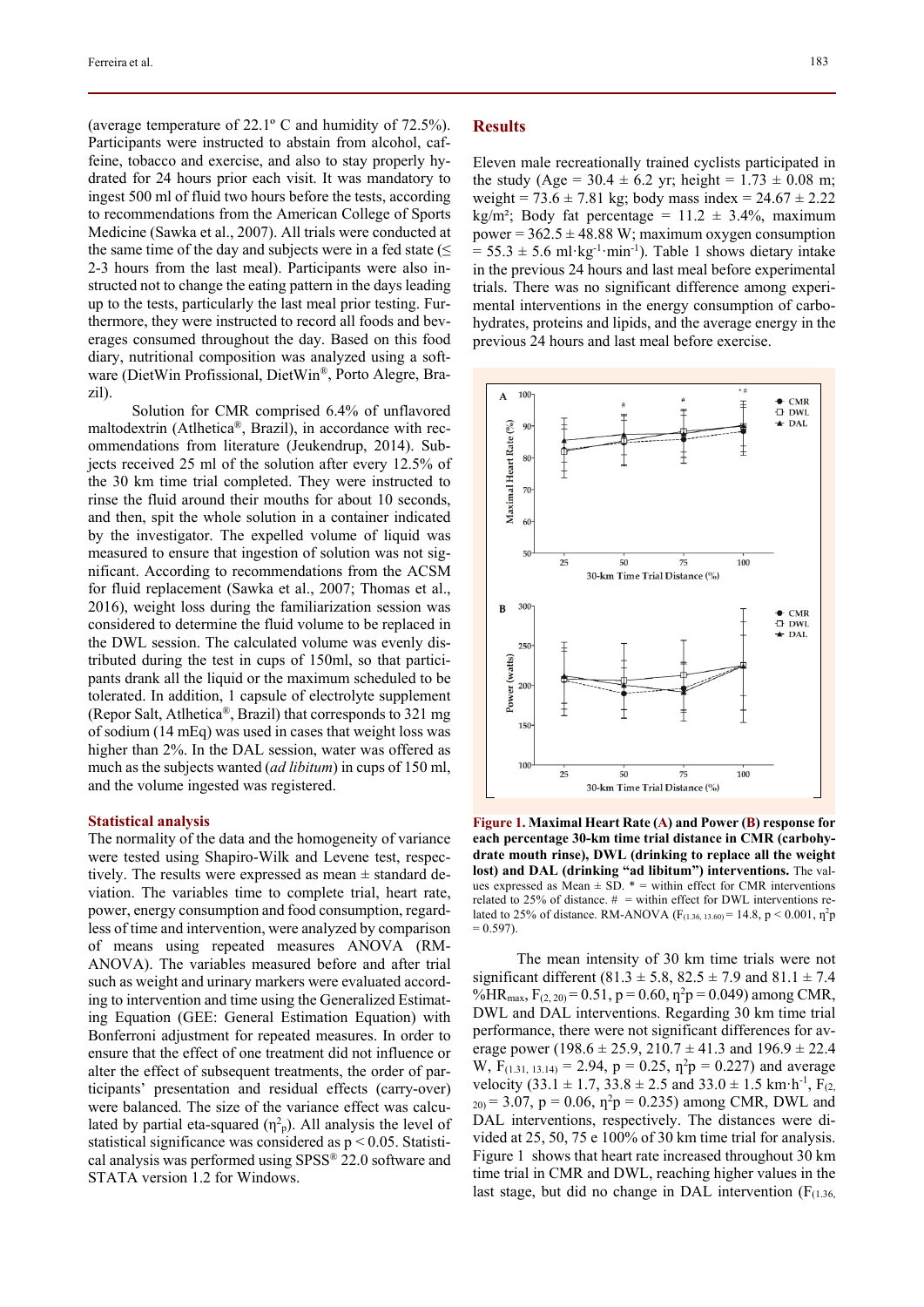$_{13.60}$  = 14.8, p < 0.001,  $\eta^2$ p = 0.597). However, there was no significant difference among interventions ( $F_{(6, 60)}$  = 1.37,  $p = 0.24$ ,  $\eta^2 p = 0.121$ ). Additionally, there was no change in power of any intervention throughout time trial  $(F_{(6, 60)} = 7.13, p = 0.64, \eta^2 p = 0.067)$ . Time to complete 30 km time trial among the CMR, DWL and DAL interventions were not significantly different  $(54.5 \pm 2.9, 53.6 \pm 4.0)$ and  $54.5 \pm 2.5$  minutes,

 $F_{(2, 20)} = 2.25$ ,  $p = 0.131$ ,  $p^2p = 0.184$ ).

All interventions elicited weight loss after completion of the 30 km time trial. However, DWL showed lower

value of weight loss percentage ( $0.6 \pm 0.6$ ,  $1.7 \pm 0.4$  and  $1.4 \pm 0.6$  % weight loss,  $F_{(2, 20)} = 32.9$ ,  $p < 0.001$ ,  $p^2p =$ 0.767) compared CMR and DAL interventions, respectively. Additionally, the volume of fluid intake throughout 30 km time trial was lower in CMR followed by DAL and DWL interventions  $(10.4 \pm 4.3, 433.2 \pm 258.8)$  and  $1081.8$  $\pm$  337.1 mL,  $F_{(2, 20)} = 50.58$ , p < 0.001,  $\eta^2 p = 0.835$ ). Table 2 shows results of hydration status. There was increased urinary concentration in all interventions, but it did not differ significantly. The urine density was not significant different over time of test and among interventions.

| Table 1. Food intake of subjects before three different interventions. Values expressed in mean $(\pm SD)$ . |  |
|--------------------------------------------------------------------------------------------------------------|--|
|                                                                                                              |  |

| <b>Food intake</b>                 | <b>CMR</b>         | <b>DWL</b>         | DAL                 | p-value |  |
|------------------------------------|--------------------|--------------------|---------------------|---------|--|
| 24 hours before exercise           |                    |                    |                     |         |  |
| Energy intake (Kcal)               | $2453.8 \pm 752.7$ | $2280.2 \pm 547.9$ | $2965.0 \pm 1182.9$ | .226    |  |
| Carbohydrate intake $(g)$          | $307.4 \pm 109.2$  | $278.3 \pm 76.6$   | $359.4 \pm 150.9$   | .223    |  |
| Carbohydrate contribution (%)      | $50.5 \pm 8.3$     | $48.9 \pm 5.9$     | $48.4 \pm 7.0$      | .766    |  |
| Carbohydrate contribution $(g/kg)$ | $4.1 \pm 1.5$      | $3.8 \pm 1.0$      | $4.9 \pm 2.0$       | .337    |  |
| Protein intake $(g)$               | $144.0 \pm 44.8$   | $136.1 \pm 33.7$   | $196.6 \pm 128.4$   | .228    |  |
| Protein contribution $(\%)$        | $24.1 \pm 6.0$     | $24.6 \pm 5.8$     | $25.8 \pm 7.6$      | .268    |  |
| Protein contribution $(g/kg)$      | $2.0 \pm 0.6$      | $1.8 \pm 0.5$      | $2.7 \pm 1.7$       | .229    |  |
| Lipid intake $(g)$                 | $72.0 \pm 38.1$    | $69.2 \pm 27.0$    | $82.3 \pm 33.6$     | .611    |  |
| Lipid contribution $(\%)$          | $25.4 \pm 9.1$     | $26.6 \pm 5.7$     | $25.8 \pm 6.2$      | .915    |  |
| Lipid contribution (g/kg)          | $1.0 \pm 0.5$      | $0.9 \pm 0.4$      | $1.1 \pm 0.5$       | 0.612   |  |
| <b>Meal before exercise</b>        |                    |                    |                     |         |  |
| Energy intake (Kcal)               | $669.2 \pm 137.0$  | $641.6 \pm 132.3$  | $621.1 \pm 92.9$    | .199    |  |
| Carbohydrate intake $(g)$          | $74.62 \pm 20.1$   | $70.7 \pm 17.9$    | $68.2 \pm 18.8$     | .666    |  |
| Carbohydrate contribution $(\%)$   | $44.8 \pm 9.1$     | $44.2 \pm 8.6$     | $43.5 \pm 7.5$      | .938    |  |
| Carbohydrate contribution $(g/kg)$ | $1.0 \pm 0.3$      | $1.0 \pm 0.2$      | $0.9 \pm 0.3$       | 474     |  |
| Protein intake $(g)$               | $62.9 \pm 21.4$    | $61.6 \pm 18.7$    | $57.2 \pm 16.1$     | .736    |  |
| Protein contribution $(\%)$        | $37.6 \pm 9.2$     | $38.1 \pm 6.2$     | $36.7 \pm 8.8$      | .922    |  |
| Protein contribution $(g/kg)$      | $0.9 \pm 0.3$      | $0.8 \pm 0.3$      | $0.8 \pm 0.2$       | .474    |  |
| Lipid intake $(g)$                 | $12.2 \pm 4.1$     | $11.8 \pm 4.0$     | $12.5 \pm 5.7$      | .921    |  |
| Lipid contribution $(\%)$          | $16.4 \pm 4.7$     | $16.8 \pm 5.6$     | $18.7 \pm 9.7$      | .374    |  |
| Lipid contribution $(g/kg)$        | $0.2 \pm 0.1$      | $0.2 \pm 0.1$      | $0.2 \pm 0.1$       | .922    |  |

 $CMR =$  carbohydrate mouth rinse. DWL = drinking to replace all the weight lost. DAL = drinking "ad libitum". p-value for repeated measures analysis of variance (RM-ANOVA)

### **Table 2. Hydration variables in three different interventions.**

|                               | <b>CMR</b>                                                |                | DWL                                          |                            | DAL.                                                        |                              |         |                |         |
|-------------------------------|-----------------------------------------------------------|----------------|----------------------------------------------|----------------------------|-------------------------------------------------------------|------------------------------|---------|----------------|---------|
|                               | Pre                                                       | <b>Post</b>    | Pre                                          | <b>Post</b>                | Pre                                                         | <b>Post</b>                  | $n^a$   | n <sub>p</sub> |         |
| <b>Weight</b> (Mean $\pm$ SD) | $73.0 \pm 8.1$                                            | $71.7 \pm 7.9$ | $72.5 \pm 7.7$ $72.1 \pm 7.5$ $72.4 \pm 7.5$ |                            |                                                             | $71.5 \pm 7.4$               | < 0.01  | .065           | < 0.001 |
| Diff. $\pm$ SE (IC95%)        | $-1.3 \pm 0.1$ ( $-1.5$ at $-1.1$ )                       |                |                                              |                            | $-0.4 \pm 0.1$ (-0.7 at -0.2) $-1.0 \pm 0.1$ (-1.3 at -0.7) |                              |         |                |         |
| p <sup>d</sup>                |                                                           | < 0.01         |                                              | < 0.01                     |                                                             | < 0.01                       |         |                |         |
| Urine Color (Mean±SD)         | $3.3 \pm 1.3$                                             | $5.3 \pm 1.8$  | $2.6 \pm 1.5$ $3.6 \pm 1.6$                  |                            | $3.1 \pm 1.2$                                               | $4.5 \pm 1.5$                | < 0.001 | .072           | .187    |
| Diff. $\pm$ SE (IC95%)        | $2.0 \pm 0.6$ (0.9 at 3.1)                                |                |                                              | $1.0 \pm 0.1$ (0.8 at 1.3) |                                                             | $1.5 \pm 0.3$ (0.9 at 2.0)   |         |                |         |
| p <sup>d</sup>                | < 0.001                                                   |                | < 0.001                                      |                            | < 0.01                                                      |                              |         |                |         |
| Urine $pH$ (Mean $\pm$ SD)    | $6.5 \pm 0.5$                                             | $6.2 \pm 0.2$  | $6.4 \pm 0.3$                                | $6.5 \pm 0.3$              | $6.5 \pm 0.6$                                               | $6.4 \pm 0.2$                | .016    | .525           | .027    |
| Diff. $\pm$ SE (IC95%)        | $-0.3 \pm 0.1$ (-0.6 at -0.1) 0.1 $\pm$ 0.1 (-0.1 at 0.2) |                |                                              |                            |                                                             | $-0.1 \pm 0.2$ (-0.4 at 0.3) |         |                |         |
| p <sup>d</sup>                | .003                                                      |                | .289                                         |                            | .759                                                        |                              |         |                |         |
| Urine density (Mean $\pm$ SD) | $1.1 \pm 0.1$                                             | $\pm 0.1$      | $1.1 \pm 0.1$                                | $\pm 0.1$                  | $1.1 \pm 0.1$                                               | $1.1 \pm 0.1$                | .283    | .267           | .633    |
| Diff. $\pm$ SE (IC95%)        | $-0.1 \pm 0.1$ (-0.1 at 0.1)                              |                |                                              |                            | $0.1 \pm 0.1$ (-0.1 at 0.1) -0.1 $\pm$ 0.001 (-0.1 at 0.1)  |                              |         |                |         |
| n <sup>d</sup>                | .458                                                      |                |                                              | 1.00                       |                                                             | .210                         |         |                |         |

CMR = carbohydrate mouth rinse. DWL = drinking to replace all the weight lost. DAL = drinking "ad libitum". Analyzed data according to GEE. Diff = Difference between times; SE = standard error; <sup>a</sup> time; <sup>b</sup> treatment; <sup>c</sup> interaction time \* treatment; <sup>d</sup> within effect with adjust Bonferroni.

### **Discussion**

In the present study, we investigate whether carbohydrate mouth rinse improve physical performance of recreationally trained cyclists compared to different strategies of fluid intake during high intensity exercise lasting less than one hour. To the best of our knowledge, this is the first study investigating whether CMR strategy contributes to a better performance than other traditional strategies of fluid intake, evaluating cyclists in a fed state. Additionally, this study aimed to compare the hydration status among different interventions (CMR, DWL and DAL). Our main results were that CMR intervention did not show superior influence on performance of cyclists in 30 km time trial, and it elicited similar water loss compared to DAL intervention, but higher than DWL intervention.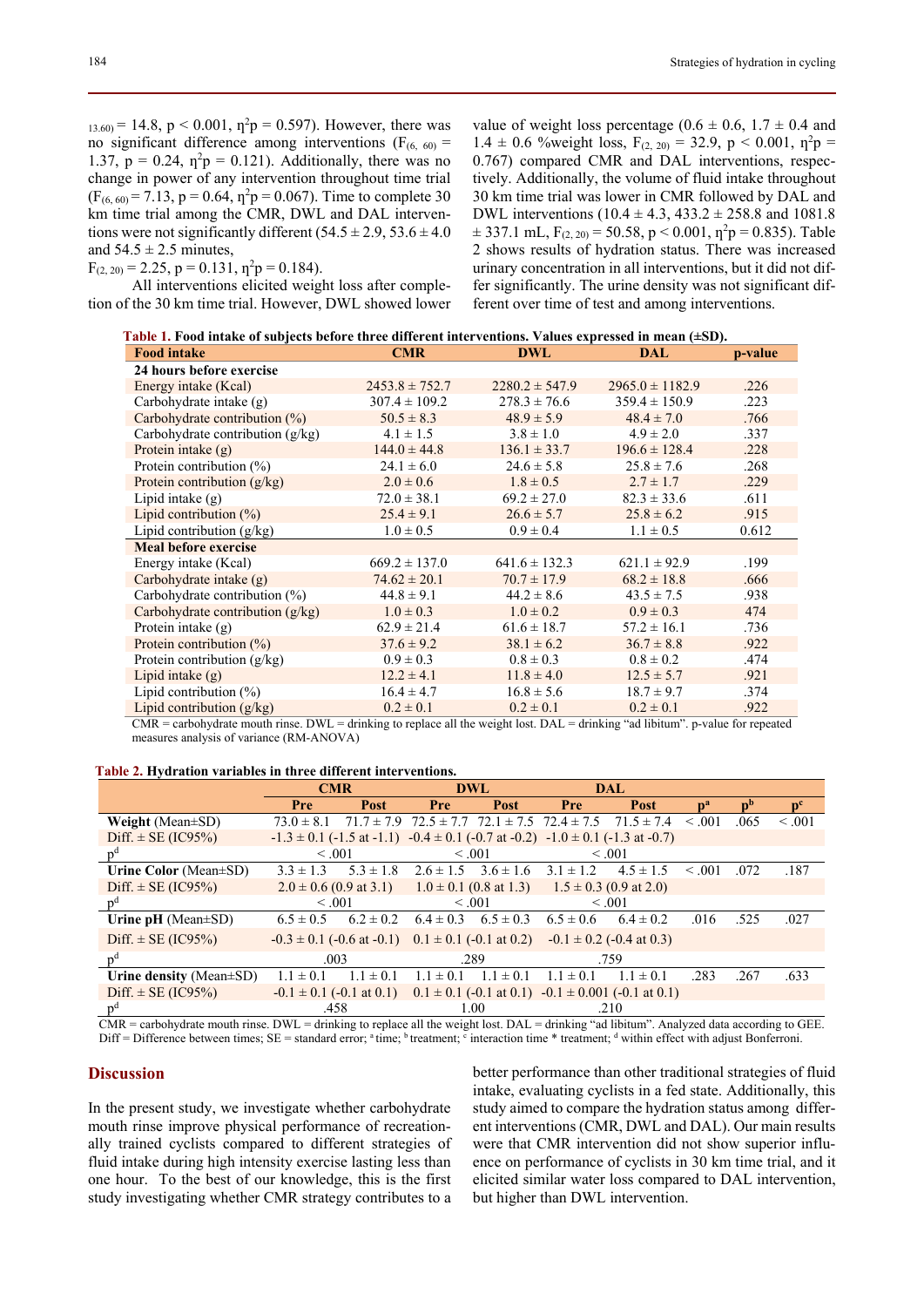Carter et al. (2004) observed that the use of CMR strategy showed an improvement of 2.9% on the average time for completion of the test, compared to a placebo solution, in a time trial with intensity  $> 75\%$  VO<sub>2máx</sub> and lasting ~1 hour. Others researchers have found similar results using CMR (Bortolotti et al., 2011; Carter et al., 2004; Chambers et al., 2009; Correia-Oliveiraet al., 2013), and this strategy became popular between athletes. Although CMR strategy has been included in the ACSM position stand as an alternative to carbohydrates replacement in short-duration exercises (Thomas et al., 2016), the present study did not observe improvements on performance. It is possible that this result is related to the fed state of participants in our study. This condition (fed state) is more frequent between athletes during competitions, and our findings corroborate other similar studies that did not showed changes on performance (Beelen et al., 2009; Ispoglou et al., 2015; Kulaksız et al., 2016; Kumar et al., 2016). Beelen et al. (2009) did not find differences regarding time for completion of the test, power and heart rate in fed athletes rinsing their mouths with carbohydrate when compared to rinsing with water. Therefore, CMR strategies for subjects in a fed state do not appear to improve performance of cyclists in a test lower than 60 minutes.

Studies with CMR strategy aimed to evaluate their ergogenic effect, and did not assess the individual's hydration status during exercise. In high-performance sports, health issues are not valued as much as test scores. However, when this strategy begins to be used by a large number of athletes to improve their performance, without taking into account the potential risks to their health, researchers should pay attention to other outcomes than physical performance. It is important to emphasize that athletes exercising or competing in hot and humid conditions may have hydration disorders using the CMR strategy, especially if their weight loss was upper than the limits of health  $(>2\%)$ .

In the present study, cyclists underwent a physical test with average duration of 1 hour in an acclimatized room, without reaching dehydration, but with considerable water loss. It is postulated that fluid loss higher than 2% of weight decrease exercise performance (Casa et al., 2000). However, variables of weight loss, urine color and density that usually determine hydration status (Arnaoutis et al., 2012; Casa et al., 2000) did not influence the performance of cyclists under different interventions. It is unknown whether a higher water loss would influence the velocity and time to complete exercise test. It is currently discussed in the literature that hydration status is not the main factor influencing physical performance of athletes in this type of exercise (Berkulo et al., 2015; Cheung et al., 2015; Goulet, 2011; Noakes, 2007; Wall et al., 2013). Additionally, the fact that the athletes were acclimated to the hot and humid environment, due to the tropical climate of the city of this study, contributed to the maintenance of performance, regardless of the intervention.

The most accurate parameter to measure body water balance is plasma osmolality. In some situations, urinary specific gravity also shows to be a good marker (Mckenzie and Mu, 2015), followed by other urinary parameters such as density and pH (Mckenzie and Mu, 2015; Shirreffs, 2003). In practice, athletes and coaches use body mass variation to detect dehydration status, and it was used in the present study. Acute changes in body mass over a short time period can frequently be assumed to be due to body water loss or gain, since over a short time period, no other body component will be lost at such a rate (Shirreffs, 2003). We recognize that the use of these parameters is a limitation of the present study. However, these measures are widely used in other studies (Cheuvront et al., 2010; Shirreffs, 2003) and are accessible to the public for the practical applications. Moreover, they were taken with the methodological accuracy necessary for their correct scientific interpretation.

Goulet (2011) have suggested that exercise intensity and duration have a greater impact than hydration status, since water loss up to 4% of weight did not affect performance of athletes in their study. Some authors have confirmed this hypothesis, studying the effect of dehydration to performance in hot environments. Wall et al. (2015) did not observed changes on performance, physiological and perceptual variables in a cycling time trial, even with a weight loss up to 3%. Cheung et al. (2015) demonstrated that weight loss up to 3%, physiological effects and increased thirst perception did not affect submaximal exercise performance of cyclists in hot temperatures, reinforcing the same hypothesis. Berkulo et al. (2015) did not observe negative effects on performance of athletes when they were hypo-hydrated. Cyclists were exposed to three different experimental situations during a 40 km cycling time trial in hot temperature: hydrated with no ingestion of water, hypo-hydrated with no fluid ingestion and hypo-hydrated with ad-libitum water ingestion. Heart rate, temperature response, RPE and thermal sensation variables did not exhibited significant differences among interventions. These results seem to reinforce the idea that, if weight loss during exercise is less than 4%, fluid intake would not improve physical performance, and athletes would use other nutritional strategies such as CMR or *ad libitum*.

Some studies have pointed out that fluid replacement guided by thirst may be sufficient for thermoregulatory responses maintenance and ability to perform exercise, even with the small involuntary dehydration that frequently occurs in some sports (Goulet, 2011; Noakes, 2007). Furthermore, this practice can also prevent gastrointestinal complaints caused by fluid accumulation (Noakes, 2007). *Ad libitum* water intake was sufficient to keep the hydrated state of individuals who exercised for an hour in a hot and humid environment, whereas water intake according to weight loss would lead to excessive consumption of water (Machado-Moreira et al., 2006).

Overall, these studies highlight that DAL should be an alternative for athletes, especially considering the possibility of gastrointestinal discomfort due to excessive fluid intake in moderate duration exercise that require great physical effort. Therefore, athletes should develop individualized hydration strategies that prevent damage to health and performance during exercise. Further studies should be conducted to evaluate the effects of using both CMR and DAL strategies together, considering the potential ergogenic effects reported in the literature, which could improve athletic performance, because competitions might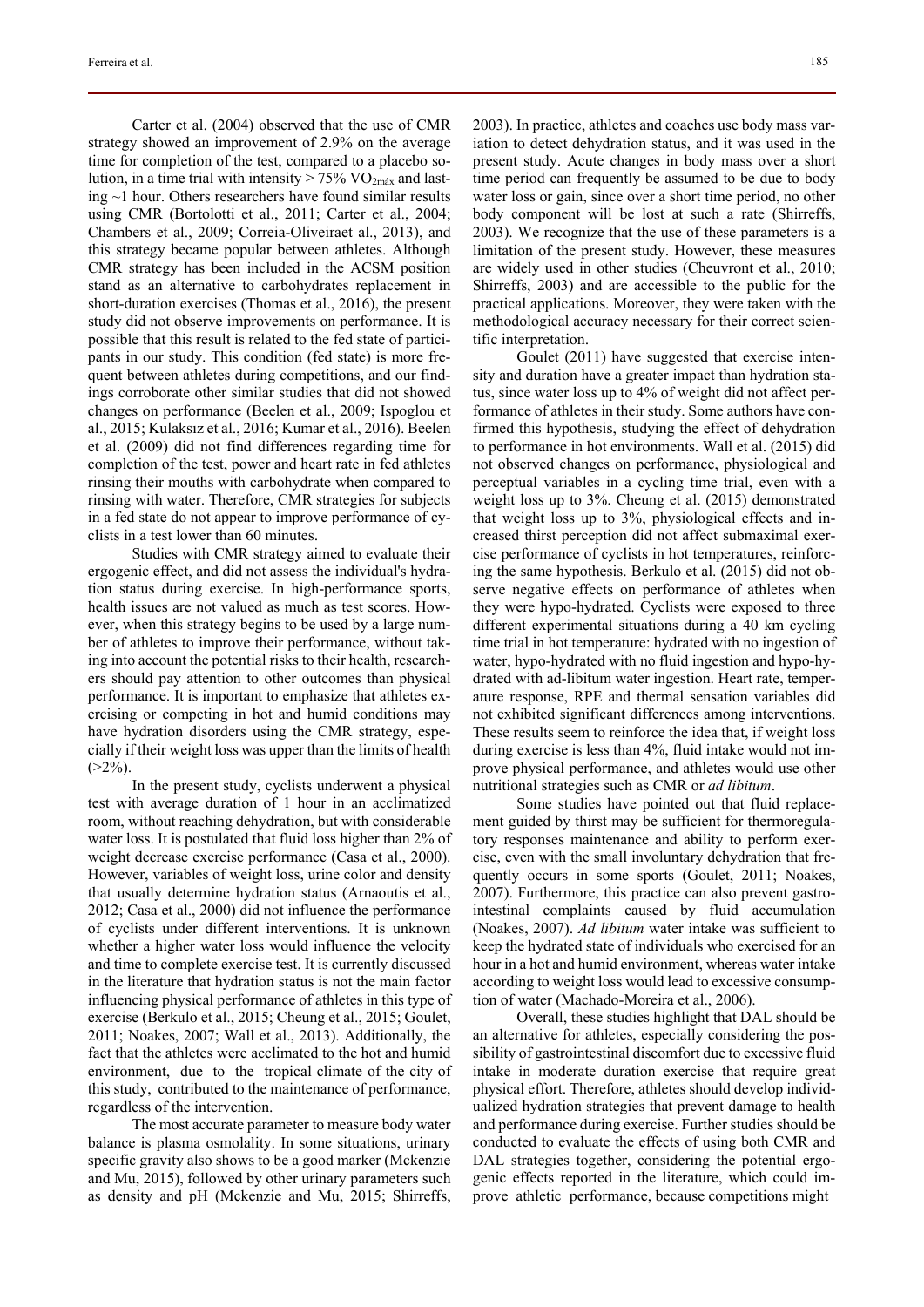be decided with only a few seconds difference.

# **Conclusion**

In conclusion, CMR did not improve the performance of recreationally trained cyclists in 30 km time trial tests compared to other strategies of fluid intake recommended traditionally. However, the water loss in CMR similar to DAL, but higher than DWL, suggests that physical performance of cyclists is not affected when water loss is lower < 4% weight in short high-intensity exercise (< 60 minutes), when performed in controlled temperature and when individuals were in a fed state.

#### **Acknowledgements**

No financial funding was obtained for this study. The authors have no conflicts of interest to declare. All experiments comply with the current laws of the country.

#### **References**

- Armstrong, L.E., Maresh, C.M., Castellani, J.W., Bergeron, M.F., Kenefick, R.W., LaGasse, K E. and Riebe, D. (1994) Urinary indices of hydration status. *International Journal of Sport Nutrition* **4(3),** 265-279.
- Arnaoutis, G., Kavouras, S. a., Christaki, I. and Sidossis, L.S. (2012) Water ingestion improves performance compared with mouth rinse in dehydrated subjects. *Medicine and Science in Sports and Exercise* **44(1),** 175-179.
- Beelen, M., Berghuis, J., Bonaparte, B., Ballak, S.B., Jeukendrup, A.E., and Van Loon, L.J.C. (2009) Carbohydrate mouth rinsing in the fed state: Lack of enhancement of time-trial performance. *International Journal of Sport Nutrition and Exercise Metabolism* **19(4),** 400-409.
- Berkulo, M. a R., Bol, S., Levels, K., Lamberts, R.P., Daanen, H. a M. and Noakes, T.D. (2015) Ad-libitum drinking and performance during a 40-km cycling time trial in the heat. *European Journal of Sport Science* **February,** 1-8.
- Bortolotti, H., Altimari, L. R., Vitor-Costa, M. and Cyrino, E.S. (2011) Enxágue bucal com carboidrato: Recurso ergogênico capaz de otimizar o desempenho físico. *Revista Brasileira de Cineantropometria E Desempenho Humano* **13(2),** 158-161.
- Carter, J.M., Jeukendrup, A.E. and Jones, D.a. (2004) The effect of carbohydrate mouth rinse on 1-h cycle time trial performance. *Medicine and Science in Sports and Exercise* **36(12),** 2107-2111.
- Casa, D.J., Armstrong, L.E., Hillman, S.K., Montain, S.J., Reiff, R.V., Rich, B.S.E., Roberts, W.O. and Stone, J.a. (2000) National Athletic Trainers' Association Position Statement: Fluid Replacement for Athletes. *Journal of Athletic Training* **35(2),** 212-224.
- Chambers, E.S., Bridge, M.W. and Jones, D.a. (2009) Carbohydrate sensing in the human mouth: effects on exercise performance and brain activity. *The Journal of Physiology*, *587*(Pt 8), 1779-1794.
- Cheung, S.S., Mcgarr, G.W., Mallette, M.M., Wallace, P.J., Watson, C.L., Kim, I.M. and Greenway, M.J. (2015) Separate and combined effects of dehydration and thirst sensation on exercise performance in the heat. *Scandinavian Journal of Medicine and Science in Sports* **25(S1),** 104-111.
- Cheuvront, S.N., Ely, B.R., Kenefick, R.W. and Sawka, M.N. (2010) Biological variation and diagnostic accuracy of dehydration assessment markers 1–4. *American Journal of Clinical Nutrition* **92,** 565-573.
- Correia-Oliveira, C.R., Bertuzzi, R., Kiss, M.A.P.D. and Lima-Silva, A.E. (2013) Strategies of dietary carbohydrate manipulation and their effects on performance in cycling time trials. *Sports Medicine* **43(8),** 707-719.
- Daries, H.N., Noakes, T.D. and Dennis, S.C. (2000) Effect of fluid intake volume on 2-h running performances in a 25 degrees C environment. *Medicine and Science in Sports and Exercise* **32(10),** 1783-1789.
- Fernández-García, B., Pérez-Landaluce, J., Rodríguez-Alonso, M. and Terrados, N. (2000) Intensity of exercise during road race procycling competition. *Medicine and Science in Sports and*

*Exercise* **32(7),** 1002-1006.

- Garber, C.E., Blissmer, B., Deschenes, M.R., Franklin, B.a., Lamonte, M.J., Lee, I.M., Nieman, D.C. and Swain, D.P. (2011) American College of Sports Medicine position stand.Quantity and quality of exercise for developing and maintaining cardiorespiratory, musculoskeletal, and neuromotor fitness in apparently healthy adults: Guidance for prescribing exercise. *Medicine and Science in Sports and Exercise* **43(7),** 1334-1359.
- Goulet, E. D. B. (2011) Effect of exercise-induced dehydration on timetrial exercise performance: a meta-analysis. *British Journal of Sports Medicine* **45(14),** 1149-1156.
- Hernandez, Arnaldo José; Nahas, R.M. (2009). Modificações dietéticas, reposição hídrica, suplementos alimentares e drogas: suplementos alimentares e drogas : comprovação de ação ergogênica e potenciais riscos para a saúde. *Revista Brasileira de Medicina Do Esporte* **15(3),** 3-12. (In Portugal).
- Ispoglou, T., O'Kelly, D., Angelopoulou, A., Bargh, M., O'Hara, J.P. and Duckworth, L.C. (2015) Mouth-Rinsing with Carbohydrate Solutions at the Postprandial State Fail to Improve Performance During Simulated Cycling Time Trials. *Journal of Strength and Conditioning Research / National Strength & Conditioning Association* **29(8),** 2316-2325.
- Jackson, A.S. and Pollock, M.L. (1978) Generalized equations for predicting body density of men. *The British Journal of Nutrition* **40(3),** 497-504.
- Jeukendrup, A. (2014) A step towards personalized sports nutrition: Carbohydrate intake during exercise. *Sports Medicine* **44(Suppl 1),** S25-S33.
- Jeukendrup, A.E. (2011) Nutrition for endurance sports: marathon, triathlon, and road cycling. *Journal of Sports Sciences* **29(Suppl 1, August),** S91-99.
- Kulaksız, T., Koşar, Ş., Bulut, S., Güzel, Y., Willems, M., Hazir, T., & Turnagöl, H. (2016). Mouth Rinsing with Maltodextrin Solutions Fails to Improve Time Trial Endurance Cycling Performance in Recreational Athletes. *Nutrients* **8(5),** 269.
- Kumar, N., Wheaton, L. A., Snow, T. K., & Millard-Stafford, M. (2016). Carbohydrate ingestion but not mouth rinse maintains sustained attention when fasted. *Physiology and Behavior* **153,** 33-39.
- Lepers, R., Maffiuletti, N. a, Rochette, L., Brugniaux, J., & Millet, G. Y. (2002). Neuromuscular fatigue during a long-duration cycling exercise. *Journal of Applied Physiology (Bethesda, Md. : 1985)* **92(4),** 1487-1493.
- Lucía, A., Hoyos, J., Carvajal, A. and Chicharro, J.L. (1999) Heart Rate Response to Professional Road Cycling: The Tour de France. *International Journal of Sports Medicine* **20(3),** 167-172.
- Lucía, A., Hoyos, J. and Chicharro, J.L. (2001) Preferred pedalling cadence in professional cycling. *Medicine and Science in Sports and Exercise* **33(8),** 1361-1366.
- Machado-Moreira, C.a., Vimieiro-Gomes, A.C., Silami-Garcia, E. and Rodrigues, L.O.C. (2006) Hidratação durante o exercício: A sede é suficiente? *Revista Brasileira de Medicina Do Esporte* **12(6),**  405-409. (In Portugal).
- Maughan, R.J. (2012) Investigating the associations between hydration and exercise performance: Methodology and limitations. *Nutrition Reviews* **70(Suppl 2),** 128-131.
- Maughan, R.J. and Meyer, N.L. (2013) Hydration during intense exercise training. *Nestle Nutrition Institute Workshop Series* **76,** 25-37.
- Mckenzie, A.L. and Mu, C.X. (2015) Accuracy of Urine Color to Detect Equal to or Greater Than 2 % Body Mass Loss in Men. *Journal of Athletic Training* **50(12),** 1306-1309.
- Neumayr, G., Pfister, R., Mitterbauer, G., Gaenzer, H., Sturm, W., Eibl, G. and Hoertnagl, H. (2002) Exercise intensity of cycle-touring events. *International Journal of Sports Medicine* **23(7),** 505-509.
- Noakes, T.D. (2007) Drinking guidelines for exercise: what evidence is there that athletes should drink "as much as tolerable", "to replace the weight lost during exercise" or "ad libitum"? *Journal of Sports Sciences* **25(7),** 781-796.
- Noakes, T.D., St Clair Gibson, A. and Lambert, E.V. (2005) From catastrophe to complexity: a novel model of integrative central neural regulation of effort and fatigue during exercise in humans: summary and conclusions. *British Journal of Sports Medicine* **39(2),** 120-124.
- Sawka, M.N., Burke, L.M., Eichner, E.R., Maughan, R.J., Montain, S.J. and Stachenfeld, N.S. (2007) Exercise and fluid replacement. *Medicine and Science in Sports and Exercise* **39(2),** 377-390.
- Shirreffs, S. M. (2003). Markers of hydration status. *European Journal of Clinical Nutrition* **57(Suppl 2),** 6-9.